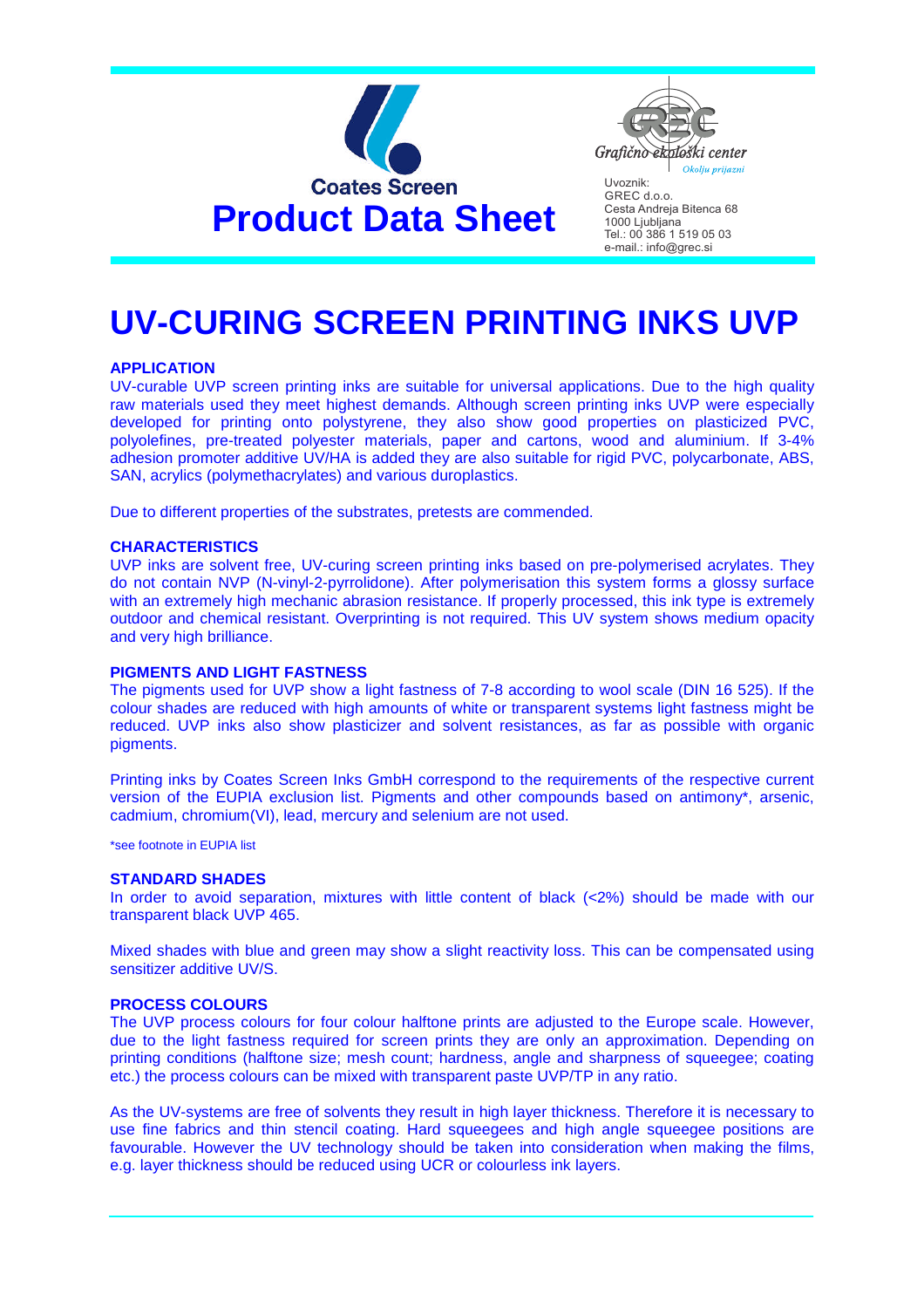## **BRONZE INKS**

For bronze prints bronze binder UVP/B can be mixed with all bronze pastes and powders B 75-B79. Mixing ratios (parts by weight) are as follows:

| Gold bronze paste:   | UVP/B | $=$ | $1:3-5$   |
|----------------------|-------|-----|-----------|
| Silver bronze paste: | UVP/B | $=$ | $1:5 - 7$ |

Gold and silver bronzes are metal particles which could react with the pH-acidic UV components. Therefore mixed bronze inks should be processed quickly. Depending on the bronze used oxidation reactions may cause colour changes (darker) or thickening of the mixed system due to catalytic effects. Although the highly sensitised binders contained in UV inks are of high stability, they cannot be delivered in mixed conditions for the above reasons.

As UV systems are free of solvents the MG metal gloss shades cannot be matched.

In outdoor use UV bronze inks are also subject to surface oxidation. However, much less than conventional screen printing inks. For long term outdoor use the prints should be overprinted or made with AB bronzes. UV bronze inks show better overprintability than equivalent solvent systems, however, if bronze con-tent is high they also show adhesion problems. Due to the grind of the bronzes used a 120-34 polyester fabric (305 mesh) or coarser fabrics should be used.

#### **SPECIAL SHADES**

Special UVP inks are also available in fluorescent shades (UVP 90-UVP 99), transparent inks (UVP 480 - UVP 485) and various metallic adjustments (according to samples). Various special clears are also available.

#### **ADJUSTMENT FOR SCREEN PRINTING**

UVP inks come in a medium viscose ready-to-print adjustment. Viscosity can be reduced for quick running printing machines using thinner Additive UV/V (free of solvents) or other liquid additives. Please refer to the information given in our UV leaflet "Auxiliary Agents for UV Screen Printing Inks."

## **AUXILIARY AGENTS**

UVP screen printing inks come in medium viscose adjustment and can be used directly from the can. If for special reasons modification of the UVP ink is required our auxiliary agents/additives for universal use in UV inks are available. For application and addition please refer to our UV leaflet "Auxiliary Agents for UV Screen Printing Inks."

If possible, addition of auxiliary should be avoided as incorrect use, above all over-dosage, may cause constant and unfavourable effects to the original product properties.

#### **CURING**

Screen printing inks UVP are UV-curing and only polymerise to a stable and durable ink film under UV light of suitable wave length (high pressure mercury lamps with at least 80 W/cm; 200 W/in.).

Curing parameter depend on layer thickness, ink shade, substrate and temperature. Printed on a white substrate with a 150-31 polyester fabric (380 mesh) at room temperature drying speeds are approx. 20m/min 2 radiators (80W/cm) depending on the ink shades.

This corresponds to an energy value of approx. 300 mJ/cm² (measured with Kühnast UV-Integrator), measured at a wavelength of approx. 250-410 nm, 365 nm at the most.

Under suitable drying conditions the material can be stacked or processed immediately after printing.

In extreme conditions UV inks tend to overcure. This may cause problems in further processing, mostly overprintability. For best possible adhesion of multi-layer prints the first ink layers should be cured with maximum speed.

#### **OVERPRINTABILITY**

Like all UV ink systems UVP inks do not require overprinting. Clears used out-doors should be mixed with 5% light protection agent additive UV/LS.

UVP show excellent suitability for overprinting of offset materials (pretests!).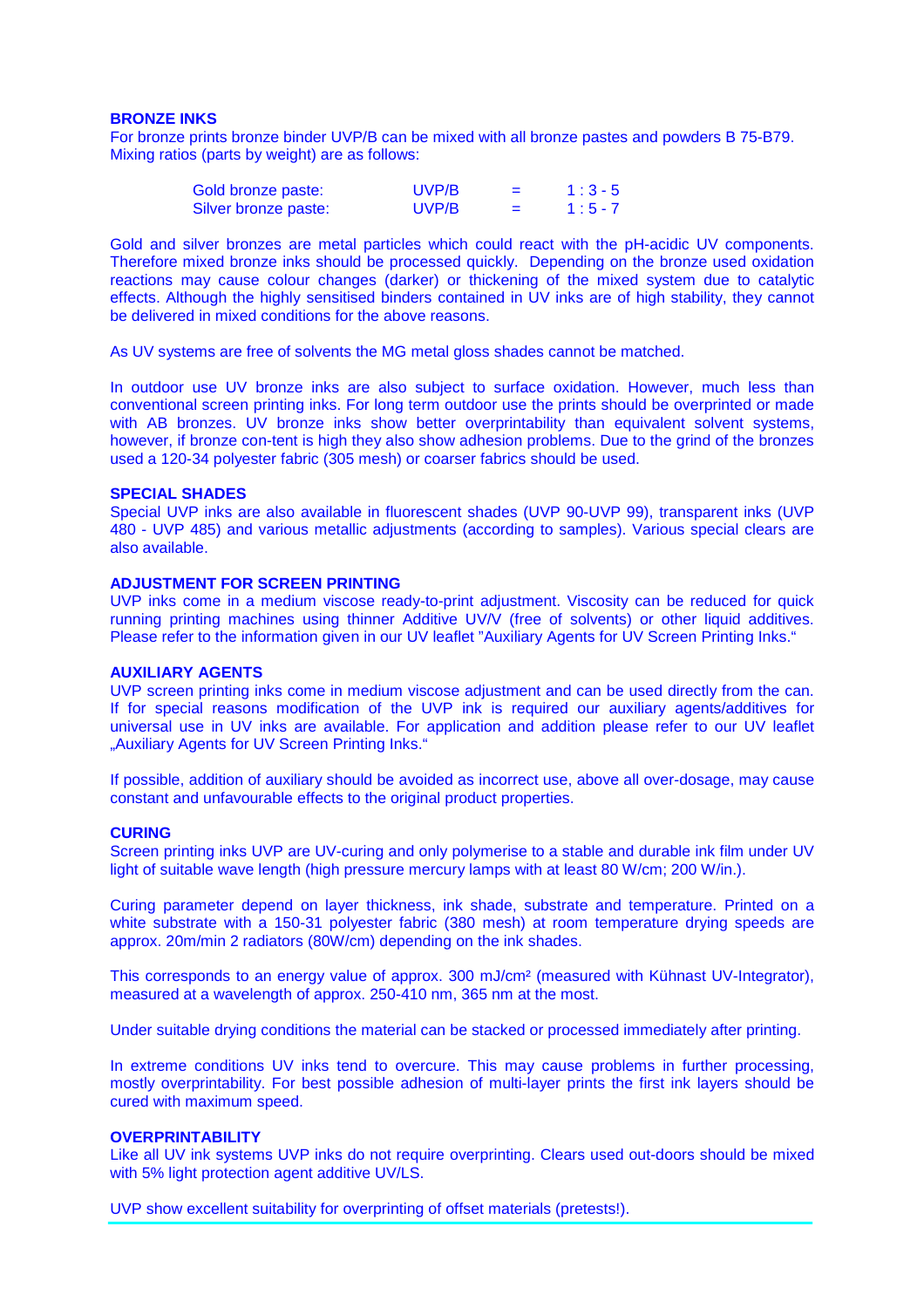# **STENCILS**

All commercial stencil materials are suitable. As these inks and free of solvents and water use of all emulsions and films is unproblematic. However, because often fine fabrics are used and thin layers are required high polymer layers or capillary films should be used.

## **CLEANING**

Unpolymerized UV inks can be removed with all commercial solvent based cleaning agents of little polarity. Universal cleaning agents URS, URS 3 etc.) are the most suitable. Removal of completely cured UV inks is time consuming and only possible using very aggressive media (decoaters).

Contaminated skin has to be cleaned with water and soap immediately as the acrylates contained may cause irritation. Contaminated clothing has to be re-moved and cleaned.

## **PACKING**

Screen printing inks UVP are available in 1 liter, 5 liter and 30 liter containers.

## **SHELF LIFE**

For information regarding shelf life please see tin label.

## **CLASSIFICATION**

Read material safety data sheet prior to processing.

The material safety data sheet according to Regulation (EC) No. 1907/2006 (REACH) contains classification according to Regulation (EC) No. 1272/2008 (CLP/GHS) as well as instructions for precautions when processing, handling and storing as well as first aid.